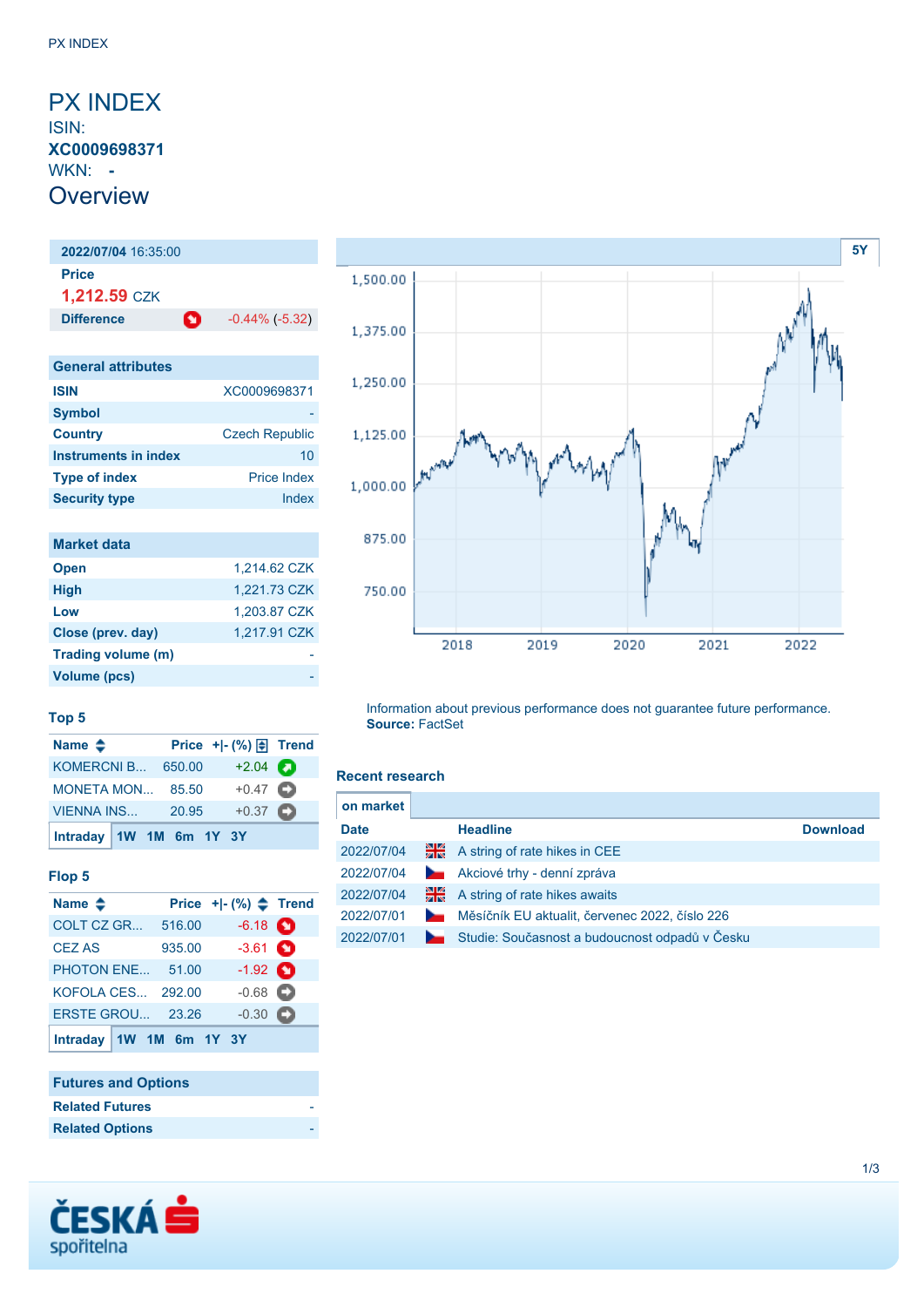# **Details**

**2022/07/04** 16:35:00 **Price 1,212.59** CZK

**Difference 1** -0.44% (-5.32)

| <b>General attributes</b> |                       |
|---------------------------|-----------------------|
| <b>ISIN</b>               | XC0009698371          |
| <b>Symbol</b>             |                       |
| <b>Country</b>            | <b>Czech Republic</b> |
| <b>Security type</b>      | Index                 |
| Instruments in index      | 10                    |

| <b>Market data</b> |              |
|--------------------|--------------|
| <b>Open</b>        | 1,214.62 CZK |
| <b>High</b>        | 1,221.73 CZK |
| Low                | 1,203.87 CZK |
| Close (prev. day)  | 1,217.91 CZK |
| Trading volume (m) |              |
| Volume (pcs)       |              |



#### **Performance and Risk**

|                   | 6m        | 1Y       | <b>3Y</b> |
|-------------------|-----------|----------|-----------|
| <b>Perf</b> (%)   | $-15.62%$ | $+5.25%$ | $+15.25%$ |
| Perf (abs.)       | $-224.45$ | $+60.46$ | $+160.49$ |
| <b>Beta</b>       |           |          |           |
| <b>Volatility</b> | 22.24     | 17.82    | 19.06     |

Information about previous performance does not guarantee future performance. **Source:** FactSet

| <b>Price data</b>                           |                           |
|---------------------------------------------|---------------------------|
| Ø price 5 days   Ø volume 5 days (pcs.)     | $1,251.63$ CZK $(0)$      |
| Ø price 30 days   Ø volume 30 days (pcs.)   | 1,300.26 CZK (0)          |
| Ø price 100 days   Ø volume 100 days (pcs.) | 1,333.80 CZK (0)          |
| Ø price 250 days   Ø volume 250 days (pcs.) | 1,336.38 CZK (0)          |
| <b>YTD High   date</b>                      | 1,489.76 CZK (2022/02/10) |
| <b>YTD Low   date</b>                       | 1,203.87 CZK (2022/07/04) |
| 52 Weeks High   date                        | 1,489.76 CZK (2022/02/10) |
| 52 Weeks Low   date                         | 1,144.79 CZK (2021/07/08) |